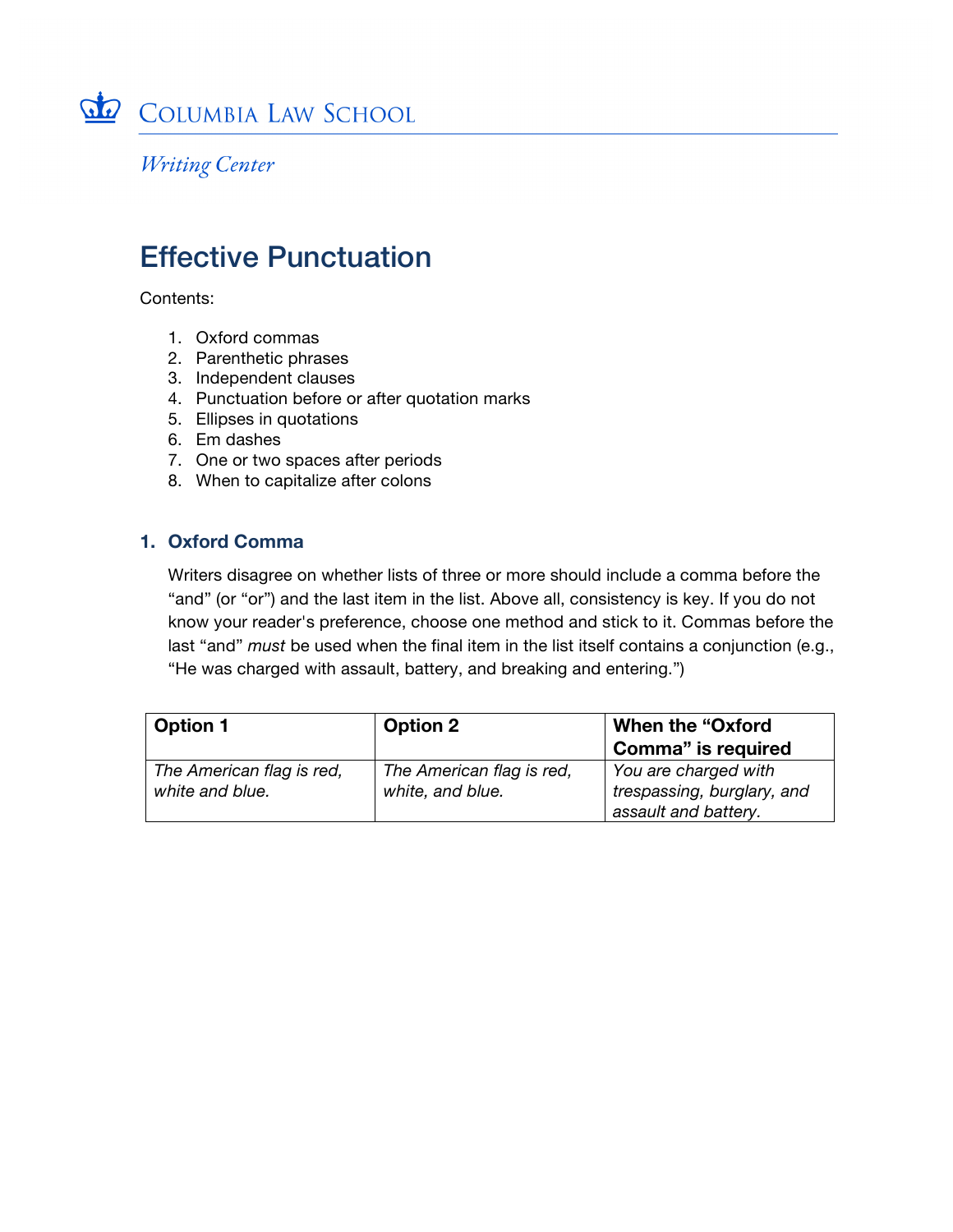#### **2. Parenthetic phrases**

Use commas to set off words and phrases that do not neatly fit into the main grammatical structure of the sentence. Nonrestrictive clauses are examples of parenthetic phrases. Unless the parenthetic phrase ends the sentence, there should always be a comma at the end of the parenthetic phrase.

Do not use commas to set off phrases that, if removed, would change the meaning of the sentence, i.e., a restrictive clause.

#### • **Examples:**

- o The Constitution, which was signed in 1787, is the supreme law of the land.
- o The Constitution, signed in 1787, is the supreme law of the land.
- o The judge, however, was not amused.
- $\circ$  The version of the bill that the Senate ultimately approved was substantially weakened.

#### **3. Independent clauses**

There are three ways to separate independent clauses, and they require different punctuation depending on which you choose.

| Rule                           | Type of            | <b>Example</b>                        |
|--------------------------------|--------------------|---------------------------------------|
|                                | <b>Punctuation</b> |                                       |
| When independent clauses       | Comma              | He likes apples, but she prefers      |
| are separated by a             |                    | oranges.                              |
| conjunction, you should place  |                    |                                       |
| a comma before the             |                    |                                       |
| conjunction.                   |                    |                                       |
| A semicolon can separate two   | Semicolon          | Justice Kagan held for the plaintiff; |
| independent clauses when       |                    | however, Justice Breyer wanted to     |
| you do not want to use a       |                    | remand the case.                      |
| conjunction but are not ready  |                    |                                       |
| to end the sentence. This can  |                    |                                       |
| be useful when the second      |                    |                                       |
| independent clause starts with |                    |                                       |
| an adverb such as              |                    |                                       |
| "nevertheless" or "therefore." |                    |                                       |
| Finally, two independent       | Period             | Justice Thomas went to Yale Law       |
| clauses can always be          |                    | School. Chief Justice Roberts,        |
| converted into two sentences   |                    | however, went to Harvard.             |
| with a period to separate      |                    |                                       |
| them. Because legal writing    |                    |                                       |
| values conciseness, when in    |                    |                                       |
| doubt, stick with writing two  |                    |                                       |
| sentences.                     |                    |                                       |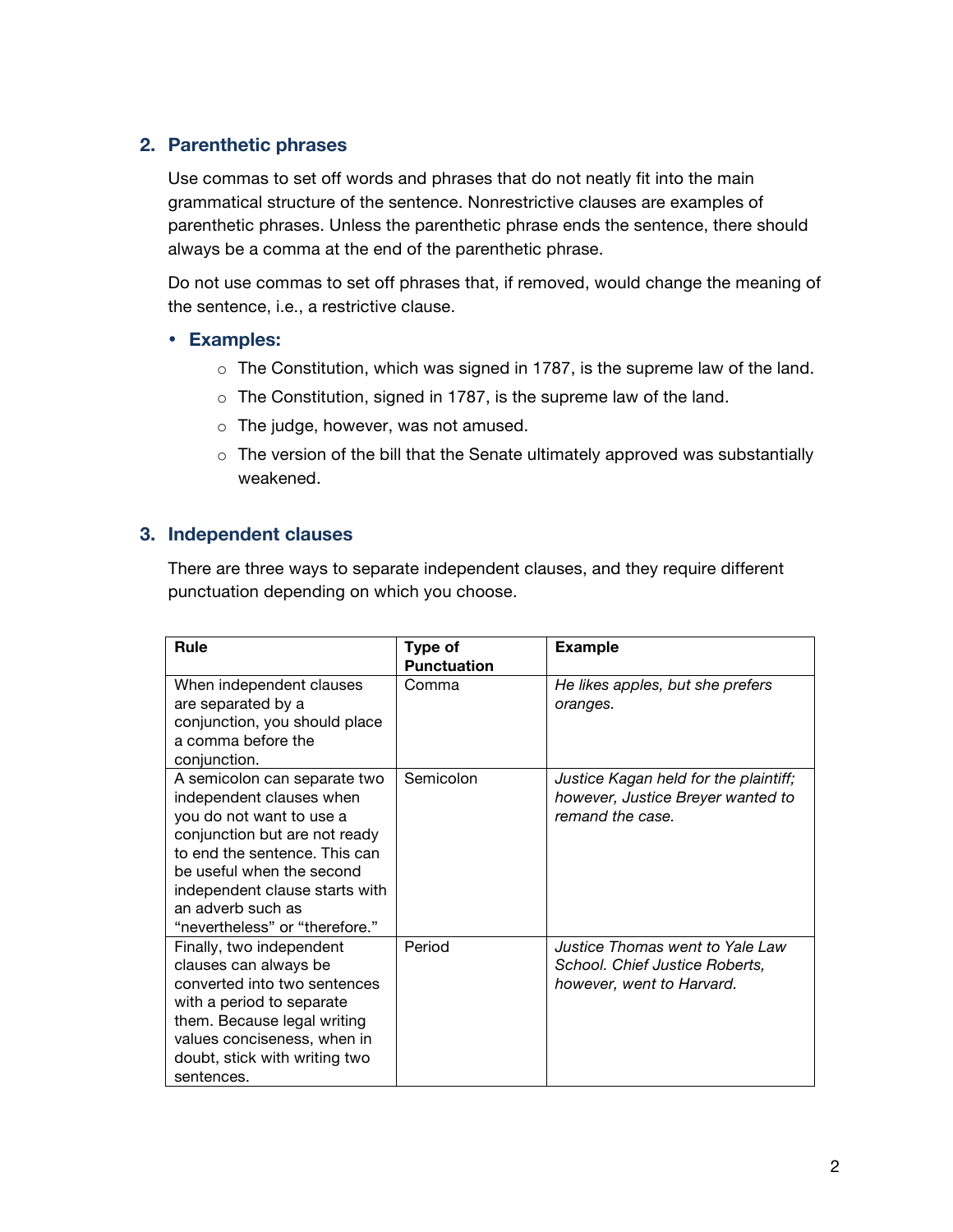## **4. Punctuation before and after quotation marks**

When you are quoting a sentence or phrase that ends the sentence, the period should always go before the last quotation mark, even if it is not the end of the sentence in the original source. Commas should also always go inside the quotation mark. Other punctuation marks go outside of the quotation unless they appear in the original source.

## **5. Ellipses in quotation**

If you are quoting a source and choose to remove one or more words from the middle of the quotation, you should indicate that with a space and then three dots separated by spaces. If your quotation ends your sentence, but is not the end of the sentence in the original source, the quotation should end with four dots separated by spaces (the fourth dot acting as the period after a three dot ellipsis). For more on how to properly indicate omissions in quotations, see Bluebook Rule 5.

| <b>Original Quotation</b>  | <b>Example 1</b>                   | <b>Example 2</b>           |
|----------------------------|------------------------------------|----------------------------|
| "It is emphatically the    | "It is $\dots$ the $\dots$ duty of | Marshall declared that     |
| province and the duty of   | the judicial department to         | making pronouncements      |
| the judicial department to | say what the law is."              | of law is the "duty of the |
| say what the law is."      |                                    | judicial department"       |

#### **6. Em dashes**

The em dash—created on Microsoft Word by two hyphens and a space—is a versatile punctuation mark that can replace parentheses, commas, and colons. Em dashes are often used to indicate a sudden break in thought.

| <b>Punctuation replaced</b> | <b>Original Sentence</b>        | <b>Em dash Sentence</b>         |
|-----------------------------|---------------------------------|---------------------------------|
| Parentheses                 | Justice Sotomayor (she          | Justice Sotomayor-she           |
|                             | replaced Justice Souter) has    | replaced Justice Souter-        |
|                             | been on the Court since         | has been on the Court since     |
|                             | 2009.                           | 2009.                           |
| Commas                      | Justice Sotomayor, who          | Justice Sotomayor-who           |
|                             | replaced Justice Souter, has    | replaced Justice Souter-        |
|                             | been on the Court since         | has been on the Court since     |
|                             | 2009.                           | 2009.                           |
| Colons                      | I will never forget the classes | I will never forget the classes |
|                             | I took my first semester of     | I took my first semester of     |
|                             | law school: Contracts, Torts,   | law school-Contracts,           |
|                             | and Civil Procedure.            | Torts, and Civil Procedure.     |